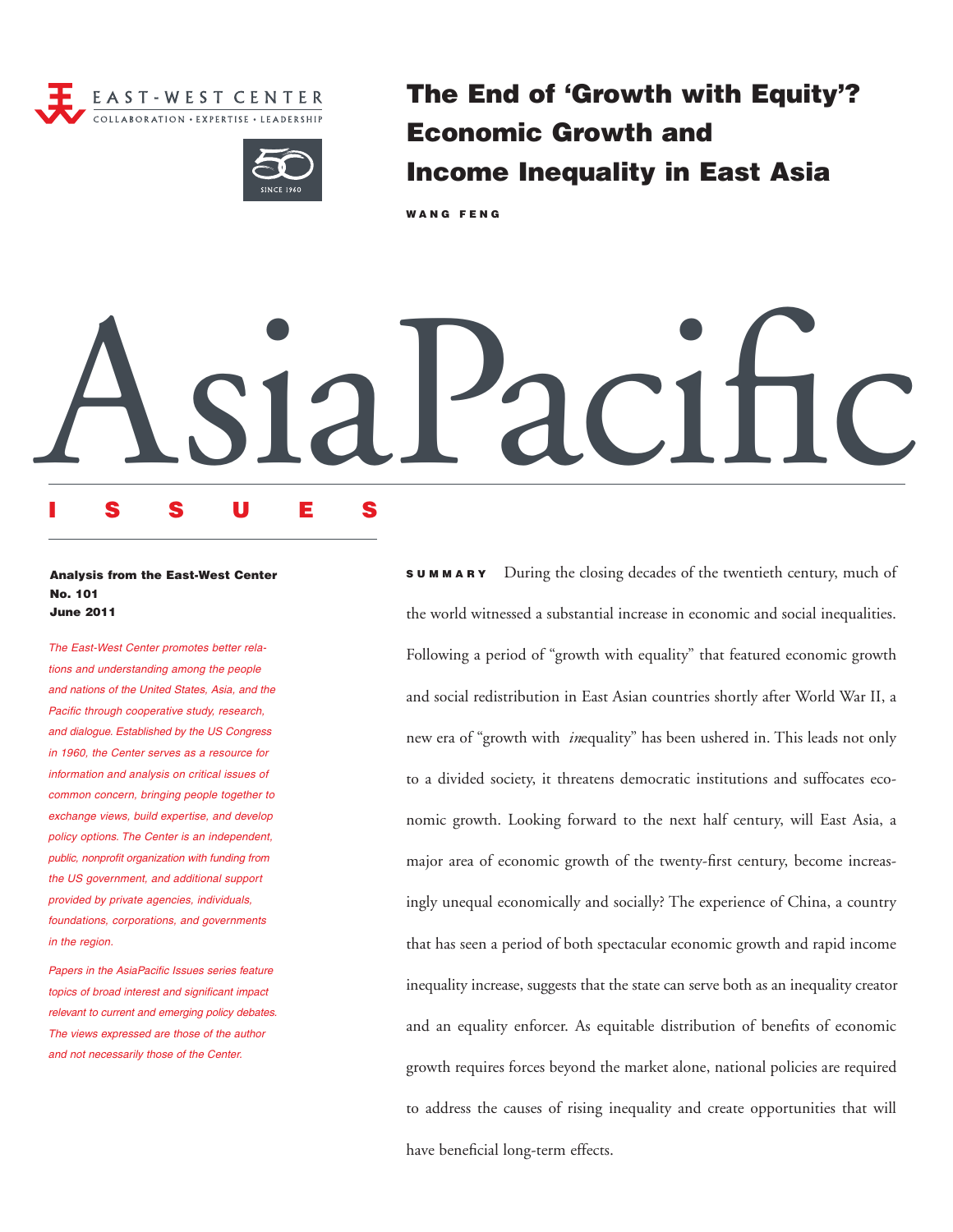Over the last half century economic growth in Asia, especially East Asia, has fundamentally altered the world's economic and, consequently, political landscapes. In a short 50 years this region has grown into the economic powerhouse of the world. In 1955 China, Japan, South Korea, and Taiwan encompassed over one quarter (26.66 percent) of the world's population but generated only 9 percent of the world's gross domestic product (GDP).1 Five decades later East Asia's population, measured against the world's total, had fallen to 23.24 percent while its share of the global economy had grown nearly three-fold to 25 percent. The region is now the home of the world's second and third largest economies. With China spearheading the region's further expansion in global economic power, followed by Japan, South Korea, and Taiwan, East Asia's economic ascendance is continuing. During the five decades since 1955 these East Asian economies grew from among the poorest to among the richest in the world.

What is equally remarkable is that in the 1960s and 1970s and into the mid-1980s growth in three of these East Asian economies—Japan, South Korea, and Taiwan—was associated with a particular identity, that of "growth with equity."2 The economic upsurge not only increased their total GDP it also benefitted most, if not all, of the population through rising income levels and rising standards of living. The economic growth seen in Japan, South Korea, and Taiwan was accompanied by a relatively equitable distribution of income throughout their populations. This pattern of economic growth coupled with a relatively equitable income distribution helped these economies avoid social unrest and develop or consolidate democratic governments.

At the close (2005) of this half-century of economic progress, the future of the East Asian "growth with equity" model was already in serious question. The limited income inequality observed in the middle stages of this regional economic growth is today increasingly being replaced by growing income inequality. The largest economy in the region, China, which now leads the region's economic growth, also leads in the region's growth of income inequality.

What happened to the "growth with equity" model? What caused this current reversal? And what are the prospects of a return to growth with equity?

# Growth with Equity

In the last half century, economic growth in the East Asian region was an unprecedented success story. Between 1960 and 1987 per capita income in Japan quadrupled from \$4,000 to \$16,000 (these and all following income figures in US\$). Similarly impressive growth took place in South Korea and Taiwan somewhat later. In South Korea per capita income quadrupled from \$2,000 to \$8,000 between 1969 and 1989. In the next 15 years it doubled again, to \$16,000 by 2003. Income increased at a similar speed in Taiwan with per capita income reaching \$16,000 in 1999, having quadrupled from around \$4,000 in 1977. In China, the last of these economies to show massive improvement, per capita income also quadrupled in about two decades time, from around \$1,000 in 1980 to over \$4,000 by 2002. And, since early in the first decade of 2000, the rate of rise in Chinese per capita income has continued to accelerate.

For the early economic successes in this region— Japan, South Korea, and Taiwan—the acclaimed model of "growth with equity" indeed finds empirical support, at least until the mid-1980s (Figure 1). In all three locales the degree of economic inequality, measured by the Gini index of inequality of per capita gross income, declined in the initial stages of increasing GDP. The Gini index of inequality ranges from 0 to 1, with 0 being total equality (every member of the population receiving exactly the same income) and 1 being total inequality (all income being in the hands of only one individual).

Earlier trends of declining inequality were most evident in Japan and Taiwan. In Japan, where a more complete data series is available, inequality dropped substantially with the Gini index declining from 0.45 in the beginning of the 1960s to below 0.40 by the late 1970s until it reached 0.34 in 1982.3 In Taiwan, where only sporadic numbers are available for earlier years, the same inequality index dropped from close to 0.50 in 1961 to 0.35 in the late 1960s and to below

*"Growth with equity" benefitted most of the population through rising income levels and standards of living*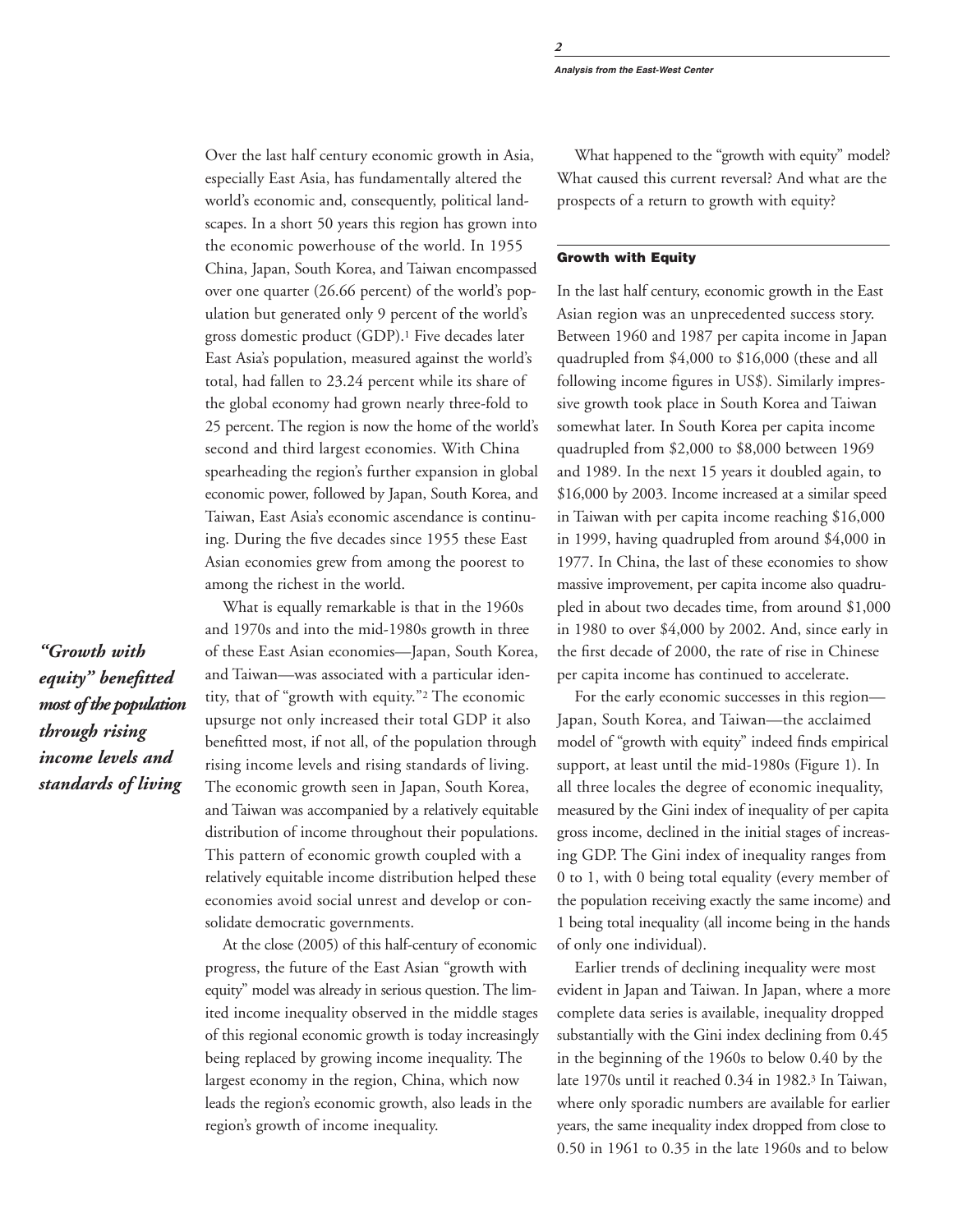0.30 in the late 1970s. At that time this was among the lowest in the world.

In South Korea over the same period the Gini index fluctuated without a clear trend. South Korea differs from Japan and Taiwan in that inequality did not drop—but it still fits well with the growth with equity model as inequality did not rise with an increase in GDP. This is in contrast to patterns seen in other parts of the world, such as in Mexico and Brazil, where economic growth was accompanied by rising inequality.

China at this time was a category unto itself. Under a socialist planned-economy system, income inequality was kept at a very low level. This was achieved, in part, by the creation of other types of inequalities such as the separation of its urban and rural populations.

Through roughly the 1960s into the mid-1980s, concurrent trends of rapidly rising incomes and sustained declines in inequality in the region generated the identification of "growth with equity." East Asia became a model not only of economic growth but also of equitable income distribution. East Asia's experience contradicted the popular belief that rising

income inequality was inevitable during the initial stages of sustained economic growth.4

# What Created the Model of Growth with Equity?

The underlying causes for East Asia's economic growth with declining income inequality have not previously been well articulated. While the causes are many and complex, there are several notable explanations.

The East Asian region shares a cultural tradition of collectivism honoring shared material benefits. Subjugating individual needs and interests to those of the collective (whether it be the family or the state), the social and cultural tradition of collectivism was built on the premise of guaranteeing the minimum wellbeing of all members of the collective. As East Asia transformed from agricultural- to industrial-based economies the collectivist cultural tradition that focused on sharing among family members in the agrarian context was, to some extent, carried over into the new urban industrial society. Early in this transformative half century, companies in Japan, South



Figure 1. Trends in Income Inequality (Per Capita Gross Income) in East Asia, 1960–2005

*East Asia's experience contradicted the popular belief that rising income inequality was inevitable*

Source: Solt 2009 (see endnote 3).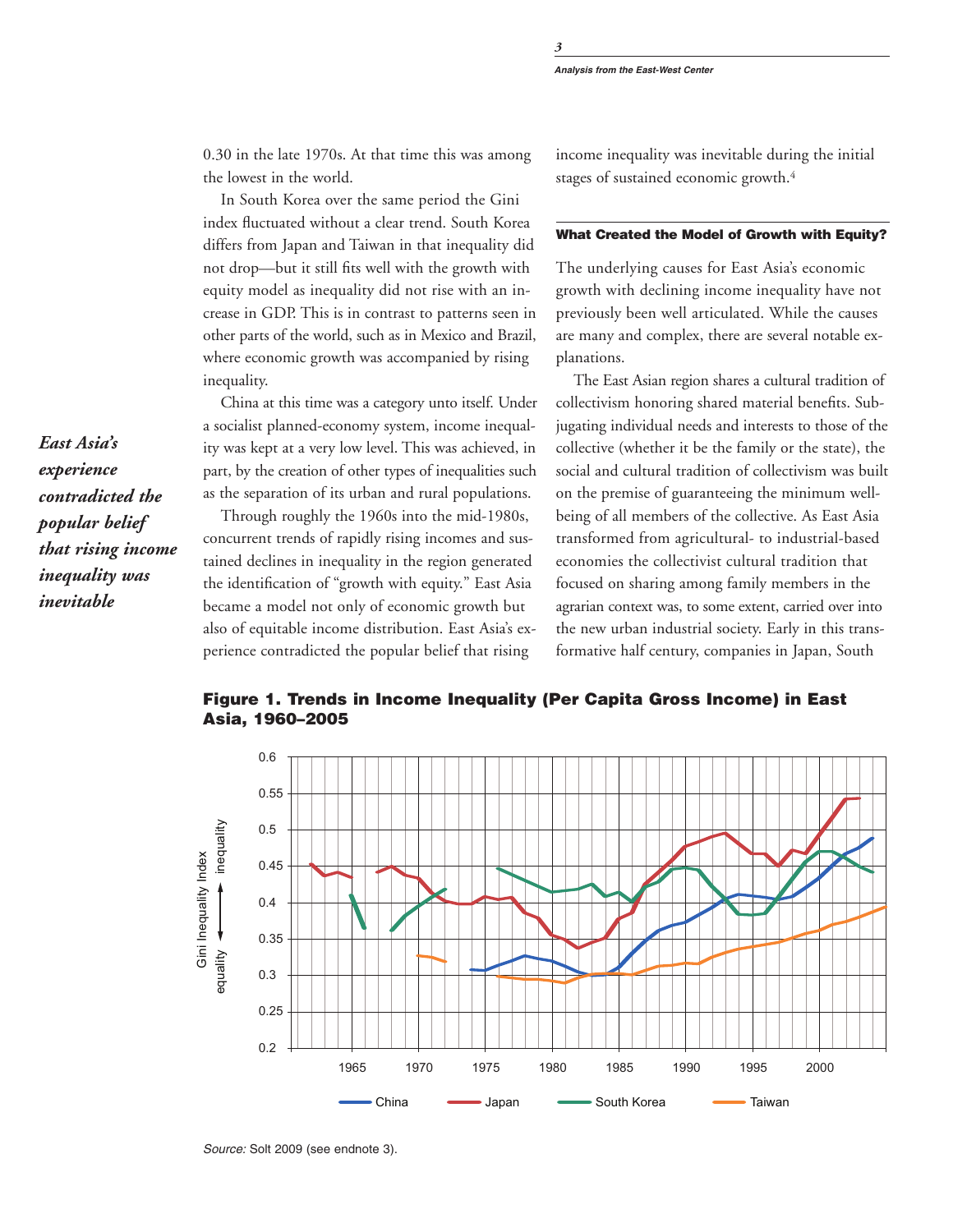**Analysis from the East-West Center**

Korea, and Taiwan often provided such benefits as childcare, company housing, guaranteed life-long employment, health care, and subsidized meals in addition to wages. Moreover, reflecting familistic considerations, wages and bonuses were often set with an employee's age and family composition in mind. In China, up to the end of the 1970s and under a socialist planned economy system, urban work organizations also provided benefits and services from cradle to grave to all employees.

Economic transformations in East Asia also followed a model of export-driven growth. Exportoriented production, a common feature of East Asia's economic growth, created a continued demand for a large number of factory-based employees. As young people migrated from the countryside to cities they quickly found jobs with higher wages. The structure of large-scale manufacturing allowed more equitable wages for most employees. Urban-bound migrants often sent a portion of their earnings home to support their farming parents and the education of younger siblings, helping reduce income inequalities between urban and rural societies.

While largely lacking democratic political systems during the economic upsurge, paternalistic political rule in this region addressed popular desires for equitable growth as a means to derive political legitimacy. Each society largely controlled the creation of an export-oriented economy generating jobs and income. Societies in this region notably expanded public education and promoted public health. In this half century the youth of the region participated in the world's greatest improvement in life expectancy and educational attainment. This contributed to a broad-based increase in labor productivity and in income enhancement. Whereas various of these factors were also present at other times and in other societies, no other time or place had all these factors working simultaneously to produce such rapid economic growth with relatively equitable income distribution.

# The Great Reversal

By the mid-1980s East Asia's "growth with equity" ended. Sustained increases in income inequality began to emerge in almost every part of the region. As shown in Figure 1 (previous page), in Taiwan the reversal began in 1982, in Japan in 1983, and in South Korea in 1987 (where inequality increased for a number of years followed by a break and then a rebound). By the early twenty-first century, a half century after the emergence of the growth with equity pattern, levels of income inequality in these societies had mostly surpassed what they had been a half-century earlier.

The most significant case of rising inequality in East Asia is China. China not only has the world's largest population but also, in recent years, the world's most spectacular economic growth and most rapidly increasing income inequality. Income inequality measured by the Gini index rose from around 0.30 in the early 1980s to over 0.45 by the turn of the century. Such a change marked China as having the fastest income-inequality increase of any large country over the last three decades and, now, one of the countries with the highest income inequality in the world.

What caused such a radical change? The global rise in income inequality occurred during a period of worldwide capitalist expansion fueled by an unconstrained free-market ideology and the rise in power of multinational corporations challenging and undermining state and local authority. The collapse of most global communism near the close of the 1980s further contributed to a sense of the triumph of the capitalist system.

Over the last several decades, the world's more advanced economies moved from industrial to postindustrial based. Large-scale manufacturing industries, frequently associated with more equitable wages, were replaced by the expansion of service sectors where pay is much more heterogeneous and unequal. At one end of these service sectors (e.g., finance and information technology) are a small number of extremely well-compensated individuals while at the other end of the spectrum (e.g., temporary hires) are far more numerous lowly paid individuals.

An accelerating trend of rising income inequality has since been observed almost everywhere in the world. In the Untied States, for example, the real income of 60 percent of all families has remained essentially constant since the 1970s while by the late 1990s the

*China has the world's most spectacular economic growth and most rapidly increasing income inequality*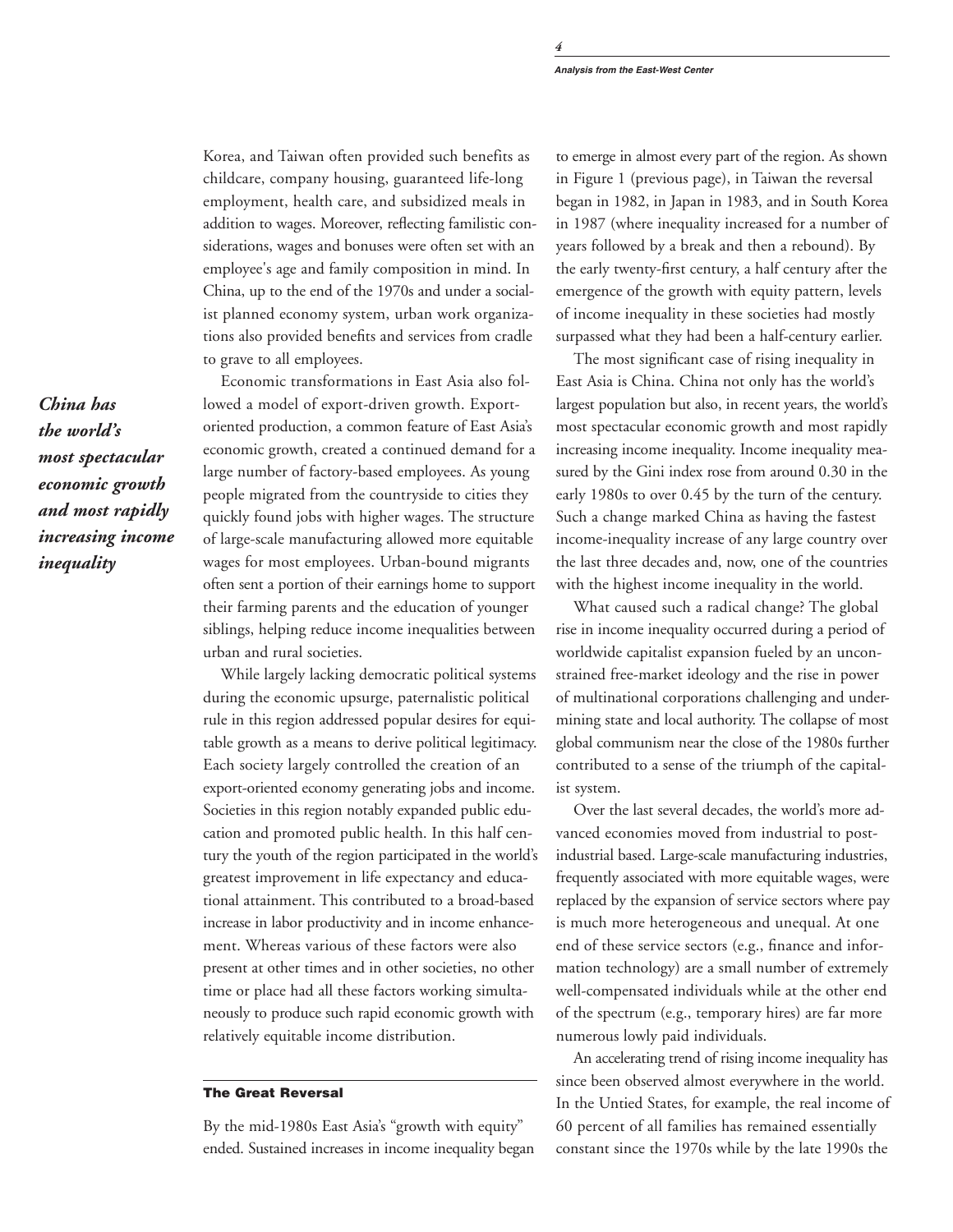real income of the top five percent of the US population had risen by nearly 50 percent.<sup>5</sup> In almost all other major industrialized countries (e.g., Australia, Canada, France, Italy, Sweden, the United Kingdom, and the former West Germany) income inequality also increased after the 1970s. A comprehensive study of 73 countries reports that, for the period of 1950 to 1995, in all but 9 countries inequality either increased (in 48 countries) or remained constant (in 16 countries). These 73 countries accounted for 80 percent of the world's total population and 92 percent of the world's GDP.6

Adding to the global forces driving rising inequality was the lessening, among East Asian societies, of localized forces that earlier had contributed to growth with relatively equitable distribution. Declining fertility and mortality rates marked a rapid demographic transition in this region. Families and kin networks, previously the main sources transmitting and nurturing the values of collectivism, became older, smaller, and weaker. Western individualistic values, introduced and disseminated through the arrival of modern media ranging from TV to the internet, greatly challenged and undermined traditional collectivist values.

In East Asian societies including Japan, South Korea, and Taiwan, as the pace of economic growth began to slow and the service sector began to expand, opportunities became scarcer and competition more intense. In China a deliberate state policy of economic growth targeted to "make some people rich faster and earlier" has more than fulfilled its intent.7 Over time the differences in income and wealth, relatively small to begin with, have become wider and wider and have evolved into an apparently durable new social stratification of income inequality.

# Return to Growth with Equity?

The great East Asian reversal from growth with equity to growth with inequality has become an increasingly pressing social and political concern in these regional societies as well as in the rest of the world. Following the worst global financial crisis since the Great Depression of the early twentieth century, the world now appears prepared to question the wisdom of an

unregulated market economy and the benefits of unconstrained greed and inequality.

What lessons, if any, can be drawn from the earlier East Asian model of growth with equity? Is there any likelihood of a return to an era of economic growth that is also equitable and that benefits most members of a society?

The first lesson is that the market alone cannot serve the role of a redistributive arbitrator. Economic growth has not been and cannot be counted on to be a panacea for reducing inequality. For a limited period of time economic growth did indeed produce a spectacular reduction of poverty in the noted East Asian societies. But alleviating poverty and reducing inequality are not necessarily the same thing. In many societies, including those in East Asia, poverty reduction and rising income inequality proceeded hand in hand.8 Early relatively equitable income distribution in East Asia benefitted most members of these societies. Beyond just an escape from poverty, societal opportunities for significant and sustained economic and social mobility became increasingly available. In the absence of equitable income distribution, however, more recent market-based economic expansion is leading to more unequal and divided societies.

Nonetheless the East Asian experience also demonstrates that income redistribution by the government is not the only solution for achieving greater income equality. State governments have long been regarded as the key institutions both to ensure market competition and to carry out income redistribution to restrict the negative social consequences of the market economy.9 During East Asia's modern economic upsurge individual societies have all played active roles in economic strategizing, in attracting capital, in regulating labor, and in opening up export markets. To varying degrees the individual societies in this region have also played the role of income redistributors through designing and implementing social-welfare programs.

The record of income redistribution in reducing inequality is, at best, mixed among these societies. In some, such as in Japan and Taiwan, taxation policies and social-welfare programs served to ameliorate but did not stop increasing inequality. Using per

*Alleviating poverty and reducing inequality are not necessarily the same thing*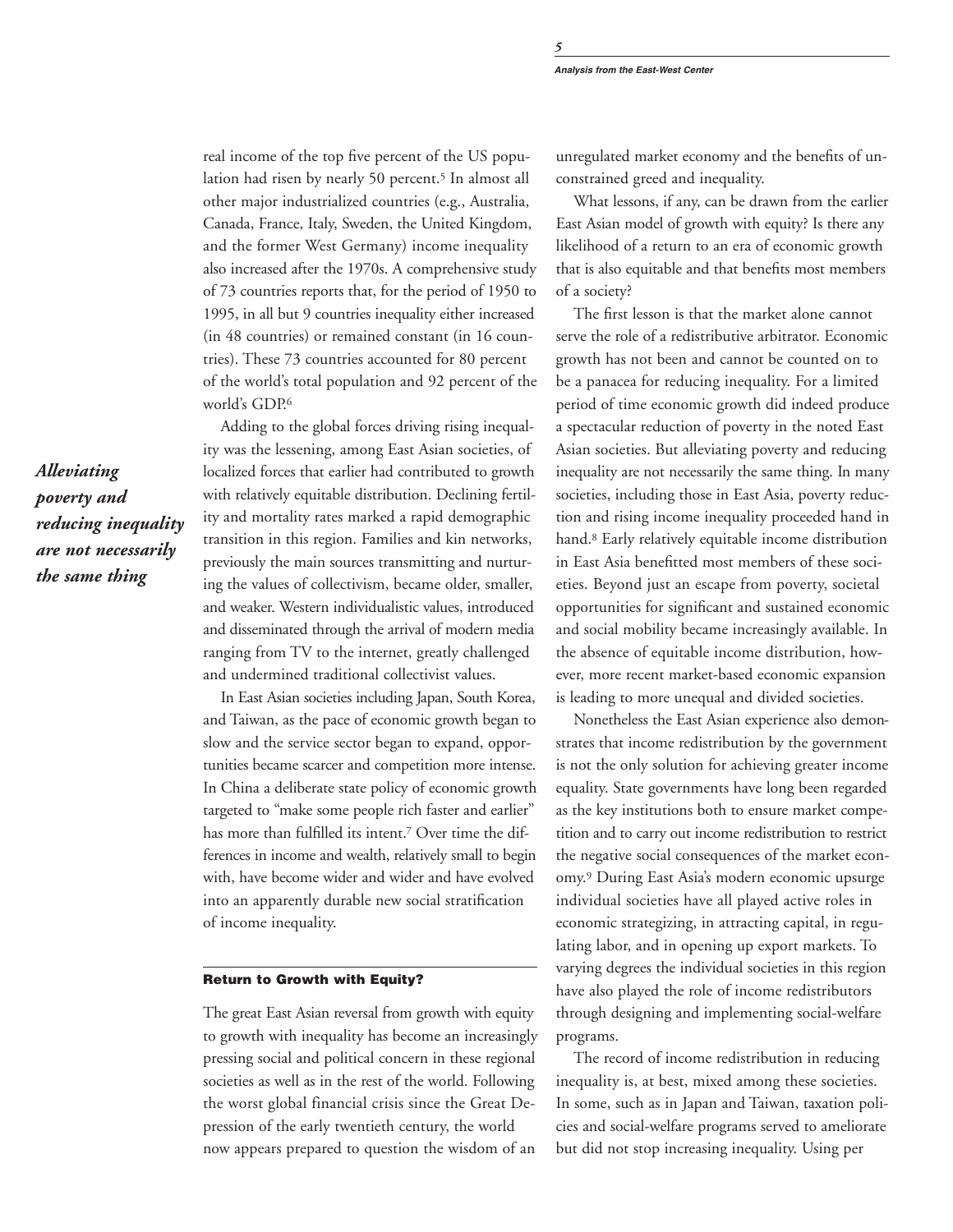capita net income, which is adjusted by redistribution effects, in all settings except China the trend of inequality rise becomes less evident. While per capita net income inequality was still higher after the 1980s than the period before, there is not the same "U-turn" as seen with the gross household income distribution. Even in societies where state redistribution has played a role, its effectiveness has weakened in the more recent years of inequality increase. The most pronounced flattening effect was only observed during the early years of economic growth.

State redistribution may have contributed to the "growth with equity" model of the 1960s and 1970s and into the mid-1980s but, in more recent decades, it has been less successful in countering the trend of rising inequality.

China, a country supposedly making great efforts to reduce inequality through redistribution, demonstrates that redistribution alone does not effectively prevent rising income inequality. Two important intitutional forces, both state mandated or supported, have largely defined China's rising income inequality.

The first is the segmented nature of the Chinese economic and social landscape. Individuals are still highly stratified by their residence location and employment. Inequality between rural and urban areas, between urban employees working in different industries, and between firms largely accounts for both the existing income inequality and for the trend of rising income inequality.10 While China's recent economic boom moved hundreds of millions of rural laborers into manufacturing sectors as was the case in other East Asian economies, state-backed institutional barriers such as the household registration (*hukou*) system in China continued to segregate urban residents and rural migrants.

The second is the state's increasing control over economic resources in recent years, achieved largely by accelerated taxation and resource extraction. Between 1998 and 2008, unadjusted for inflation, China's GDP grew by 3.34 times; at the same time its per capita net income increased by only 2.91 times in urban areas and by 2.20 times in rural areas. Government revenue increased in the same time period by





Figure 2. Annual Rate of Change of Economic Indicators, China, 1998–2008

*6*

Source: China Statistical Yearbook 2009.11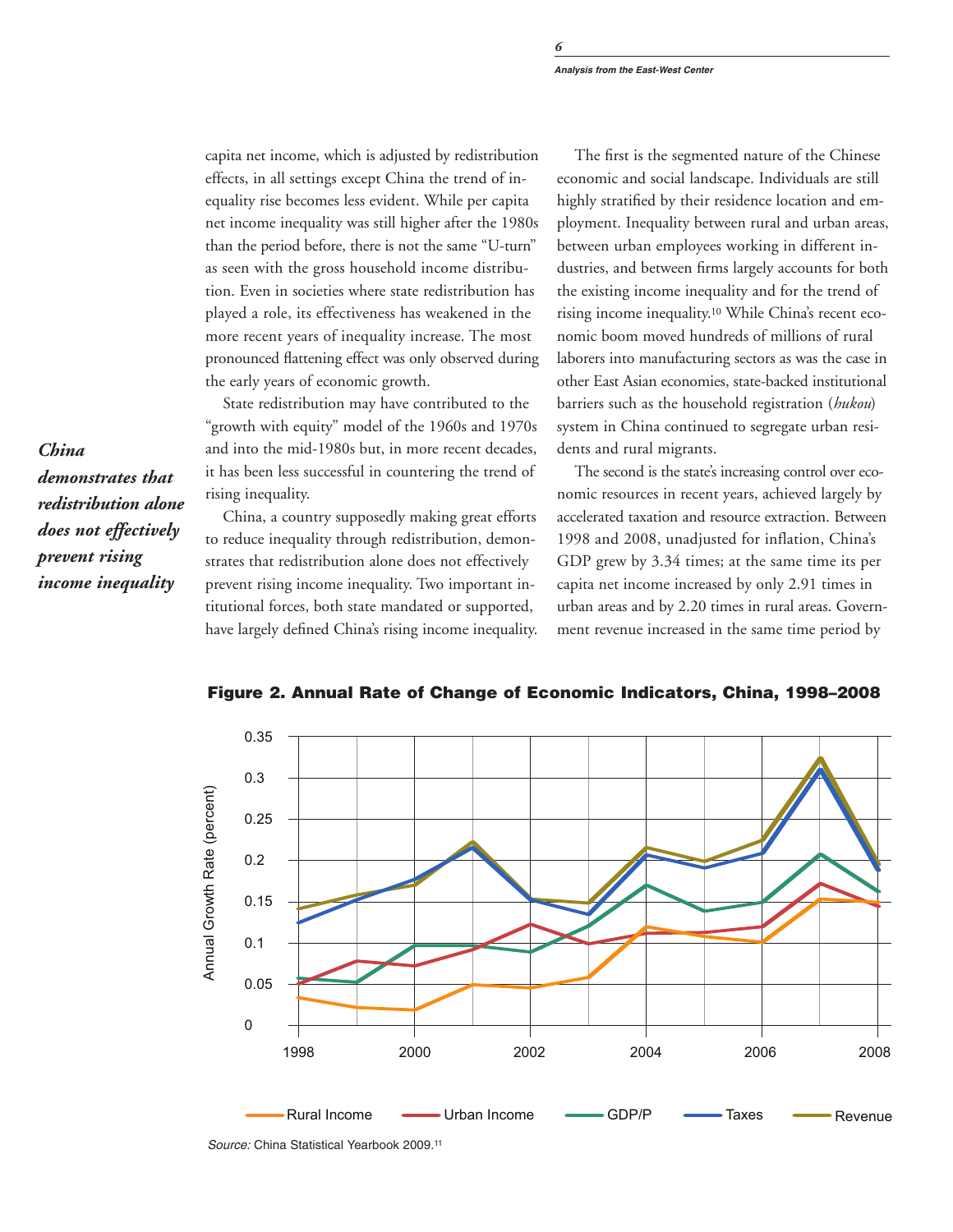6.21 times and taxes increased by 5.85 times, far outpacing the growth of the economy (Figure 2). In a decade's time the share of government revenue as a proportion of total GDP almost doubled, from 11.7 percent in 1998 to 20.4 percent in 2008.

Without breaking up the Chinese state-supported monopolies there is little chance that income inequality will be reduced. The same is true regarding the heavy concentration of financial resources in the hands of the state. The government may use its extracted resources for public projects aimed at reducing poverty or inequality—but such projects will likely more greatly benefit those closest to the state's power. China's redistribution policies have demonstrated a lack of equality. In the more privileged urban sectors redistribution is more generous and progressive whereas in the traditionally underserved rural areas state redistribution remains highly restricted and regressive.12 Studies in other societies in the region find that the effects of redistributive tax policies are also generally small.13 Individual governments cannot by default be counted on as benign redistributors of income.

Recent trends in China, combined with the earlier experiences of other East Asian societies, indicate that an unfettered free market will not alone generate economic growth with equitable income distribution. Growth with equity does not just occur naturally in a political and social vacuum. The belief in the separation between the market and the society, and the corresponding belief that the market will generate growth and the society will equitably redistribute the benefits, is not supported. Governments have not adequately redistributed benefits to address income inequality.

To the contrary, economic growth with an equitable distribution of the fruits of that growth require forces far beyond those simply of the market or state redistribution. "Growth with equity" requires institutional redesigns and collective acknowledgment, determination, and efforts to achieve this goal. It requires national policies addressing the causes of rising inequality rather than those just attempting to

address the outcome. Such policies include labormarket regulations prohibiting discrimination by ethnicity, gender, and other social backgrounds. Policies are needed to address equitable educational opportunities and health care access that target the poor and the less privileged, which will empower and enable individuals and have demonstrated beneficial long-term effects.

Confronting rising inequality is now a major national agenda in almost every East Asian society. For the next half century, if not longer, growth with equity will continue be a goal pursued within the region—however not one that will be easily achieved. As elsewhere in the world, as East Asian inequality has moved from simple labor-market earnings to accumulated wealth and corresponding life opportunities, the foundation for a durable inequality has already been laid.

Deepening economic inequality leads not only to a divided society, it threatens democratic institutions and suffocates economic growth. Large segments of the population are left lacking the human capital needed to become effective producers and, thus, also lacking the economic resources to become effective consumers. Growth with equity is not just something to which the population which produces the growth and creates the wealth is entitled, it is also a critical element in the long-term interests of the society. Significant income equality is needed for sustained economic growth and for social, as well as political, stability.

As East Asia has transformed itself into a leading global economic powerhouse, income inequality in the region has reached historic heights. These societies are now being challenged to understand the global, regional, and societal origins of rising inequality and to embark on society-wide reforms to counter rising income inequality. East Asia must now institutionalize economic models that are inclusive and provide patterns of growth benefiting the broadest segments of their societies. Once East Asia was the envy of the world by providing an example of growth with equity. It has the promise to again be that example.

*Significant income equality is needed for sustained economic growth and for social, as well as political, stability*